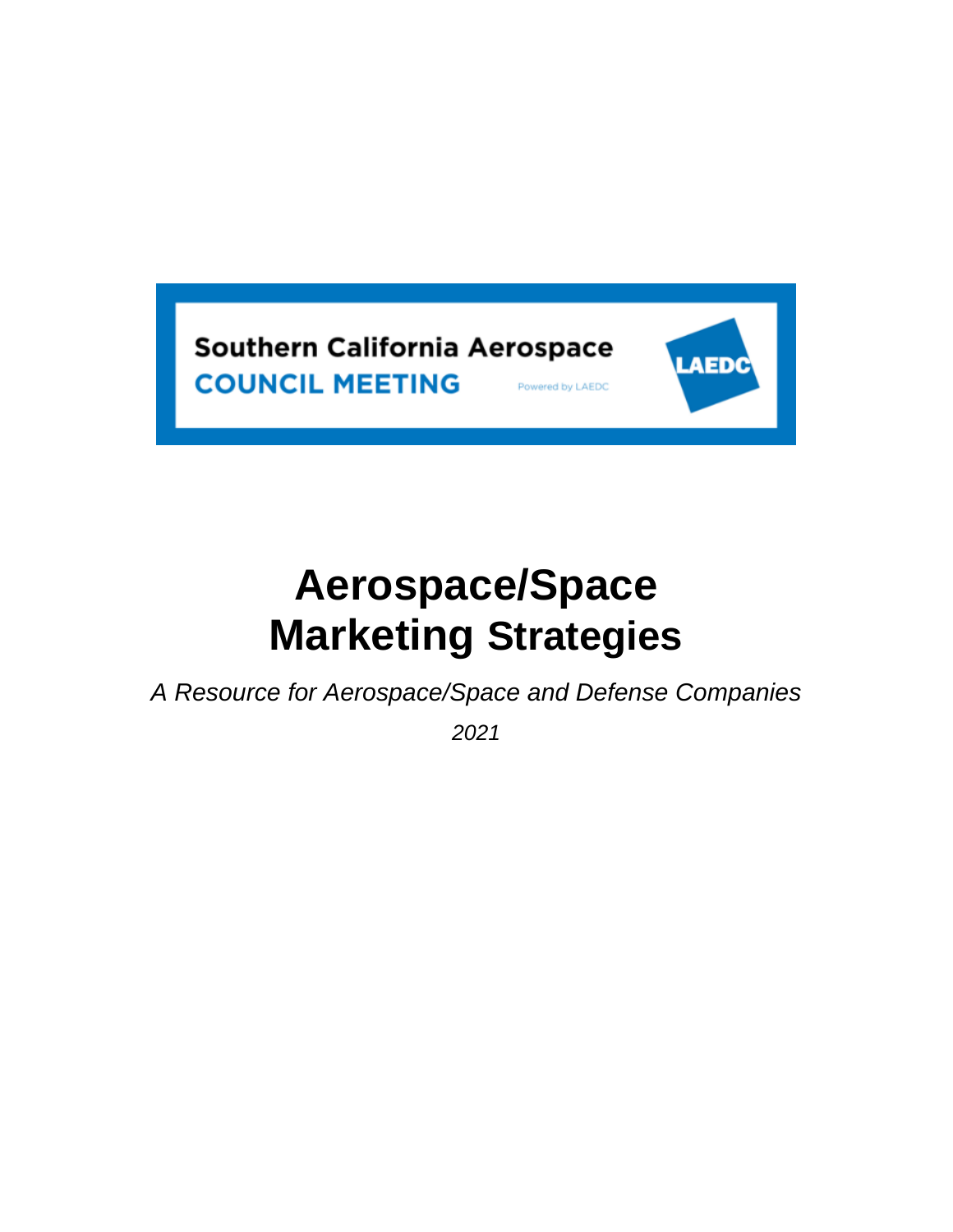#### **A. INTRODUCTION**

Your strategy to pursue new or additional business within the commercial and defense aerospace/space industry should prove to be profitable; however, it will take time, patience, and skill to navigate and sell your product or service. Here are some resources, links, and guidance to navigate the process:

#### **B. DEVELOP A MARKETING APPROACH**

 First, research prime contractors' websites and DoD procurement platforms that each prime serves. Identify all primes and DoD offices that you are capable to work with and register as a supplier on their websites (see list at the end of this booklet).

Most primes and DoD procurement offices are looking for certain types of small businesses to fulfill their small business mandates and they will want to know what type of small business your company is or is not. Therefore, research and identify the type of small business that your business falls under, if any. Check to see if there are business, local, county, state, and SBA certifications to obtain. Various small business categories are as follows:

- Small Business (SB)
- Small Business (HUBZone SB)
- Minority-Owned Business (MOB)
- Small Disadvantaged Business (SDB)
- SBA Women-Owned Small Business (WOB)
- Veteran-Owned Small Business (VOSB)
- Service-Disabled Veteran-Owned Small Business (SDVOSB)

Prime contractors look at past year's revenues as well as current and projected sales. List the North American Industry Classification System (NAICS) code for your business and FSC codes for your product or service. Keep in mind that prime contractors will determine your contract eligibility and search through potential supplier listings based on these codes.

 After completing on-line supplier registration and sending your marketing brochure to targeted prime contractors you should follow-up with the prime's Small Business Liaison Office (SBLO) and request a meeting. Confirm the meeting by email including your company's website. The meeting should include a short presentation with a clear overview of the best value your product or service can provide to the prime contractor. Have your research done and bring to the meeting a strong knowledge of the prime contractor's business, differentiating yourself from your competitors. Leave your marketing pieces with the buyers.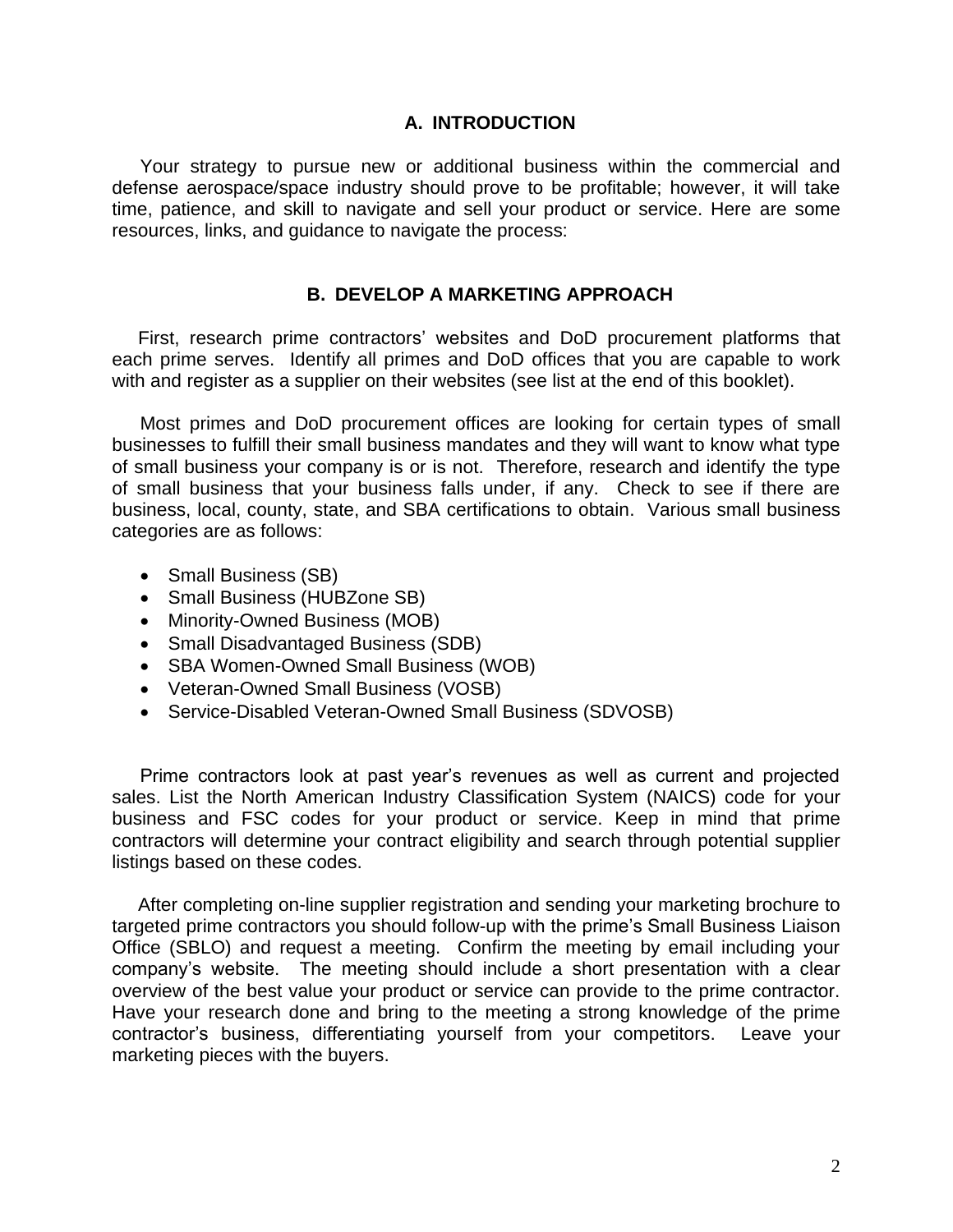Additionally, keep your registration and communication updated and consistent throughout the process of working with the prime contractors. Always check on performance ratings and prime contractor satisfaction. Stay in contact and keep track of performance.

Finally, you may also benefit by visiting the website for the US Small Business Administration: [https://www.sba.gov/.](https://www.sba.gov/) SBA offices are located countrywide, and each office maintains connections with local industry specialists to counsel, mentor, or train small businesses. SBA also partners with lenders, community development organizations, and micro-lending institutions to provide guaranteed loans to small businesses, with rates and fees similar to non-guaranteed loans through their Lendermatch system.

## **C. BECOME AN ACTIVE ATTENDEE/ MEMBER**

SoCal Aerospace Council, meets quarterly – sign up with Judy.kruger@laedc.org

AUSA or AUSA Greater Los Angeles Chapter at<http://ausaglac.info/>

NDIA and NDIA Greater Los Angeles Chapter at<http://www.ndia-lachapter.org/>

Space Ventures Coalition at Home - [Space Ventures Coalition \(alliancesocal.org\)](https://www.alliancesocal.org/spaceventurescoalition/home)

South Bay Aerospace Alliance, meets monthly – sign up with [lassertom@aol.com](mailto:lassertom@aol.com)

Aerospace Defense Forum at **Aerospace Defense Forum** 

USC's AMP SoCAL at [Advanced Manufacturing Partnership for Southern California](https://ampsocal.usc.edu/)  [\(AMP SoCal\) | USC](https://ampsocal.usc.edu/)

Women in Defense at<http://www.wid-mi.org/>

## **D. FUNDING FOR NEW TECHNOLOGY**

For those companies with a new technology and are looking for funding, see a full list of resources on the Space Ventures Coalition website found here: [Funding Opportunities -](https://www.alliancesocal.org/spaceventurescoalition/funding-opportunities) [Space Ventures Coalition \(alliancesocal.org\)](https://www.alliancesocal.org/spaceventurescoalition/funding-opportunities)

## **E. CHECK FORECASTS and RESEARCH THE DoD RESOURCES**

 Understand the procurement arena by familiarizing yourself with the forecasts for your targeted federal agencies for your products. Each federal agency typically produces an Annual Procurement Forecast, as required by the Small Business Act, which is maintained by their Office of Small and Disadvantaged Business Utilization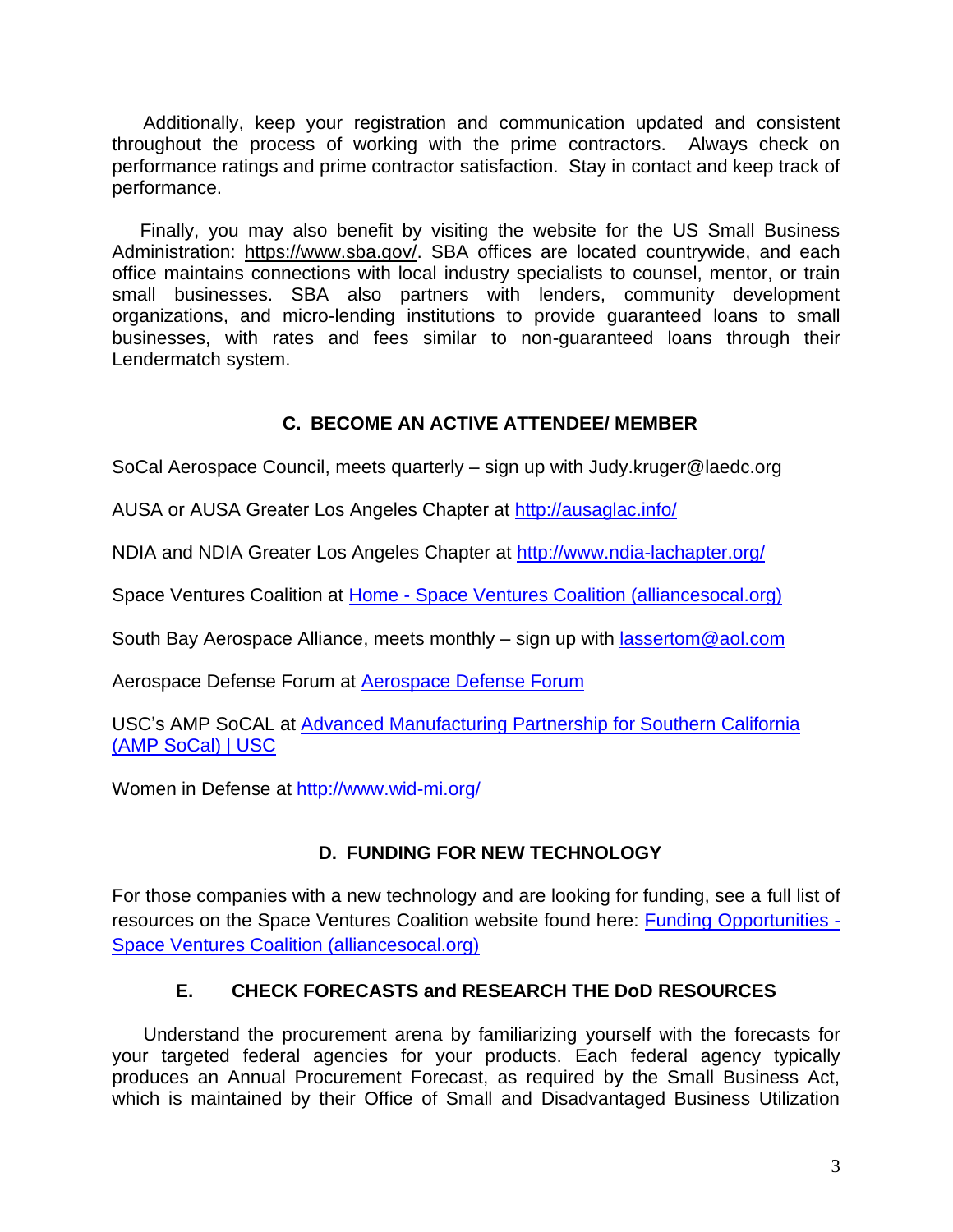(OSDBU) or equivalent. You may contact each agency OSDBU for specifics. Use this procurement forecast to determine good prospects with prime contractors. DOD contract forecasting is found at [Acquisition Forecasts \(defense.gov\)](https://business.defense.gov/Small-Business/Acquisition-Forecasts/)

#### **G. SELECT THE PRIME**

 There are many paths to subcontracting opportunities in the commercial or the defense procurement marketplace, and SBA's SUB-Net is a valuable resource for obtaining information on such subcontracting opportunities. Prime contractors, government, commercial, and educational entities, may post solicitations or notices on that website. [https://eweb1.sba.gov/subnet/client/dsp\\_Landing.cfm](https://eweb1.sba.gov/subnet/client/dsp_Landing.cfm)

 All major DoD prime contractors are listed by state with a point of contact (Small Business Liaison Officer) for each contractor working with the DoD under the Office of Small Business Programs (OSBP) website lists. Investigate potential opportunities with these primes. Many of these primes also have websites that may be useful. <https://business.defense.gov/Small-Business/DoD-Small-Business-Offices/>

## **H. PRIME CONTRACTORS SUPPLIER INFORMATION**

#### **BOEING**

Military and commercial aircraft, satellites, and defense systems -- supplier registration: <http://www.boeingsuppliers.com/become.html>

## **L-3**

Communications intelligence systems, advanced electronics for space, aviation, marine and propulsion systems, and aircraft modernization -- supplier registration: <https://www.l3t.com/suppliers>

#### **LOCKHEED MARTIN**

Aircraft, air traffic technology, energy and climate systems, missile defense, space and surveillances systems -- supplier registration: <https://www.lockheedmartin.com/en-us/suppliers/information.html>

## **RAYTHEON**

Space and airborne systems, intelligence and missile systems, and defense systems - supplier registration:

[https://www.raytheon.com/suppliers/supplier\\_resources](https://www.raytheon.com/suppliers/supplier_resources)

#### **NORTHROP GRUMMAN**

Aerospace, space, shipbuilding, and technical services – supplier registration: <http://www.northropgrumman.com/suppliers/Pages/default.aspx>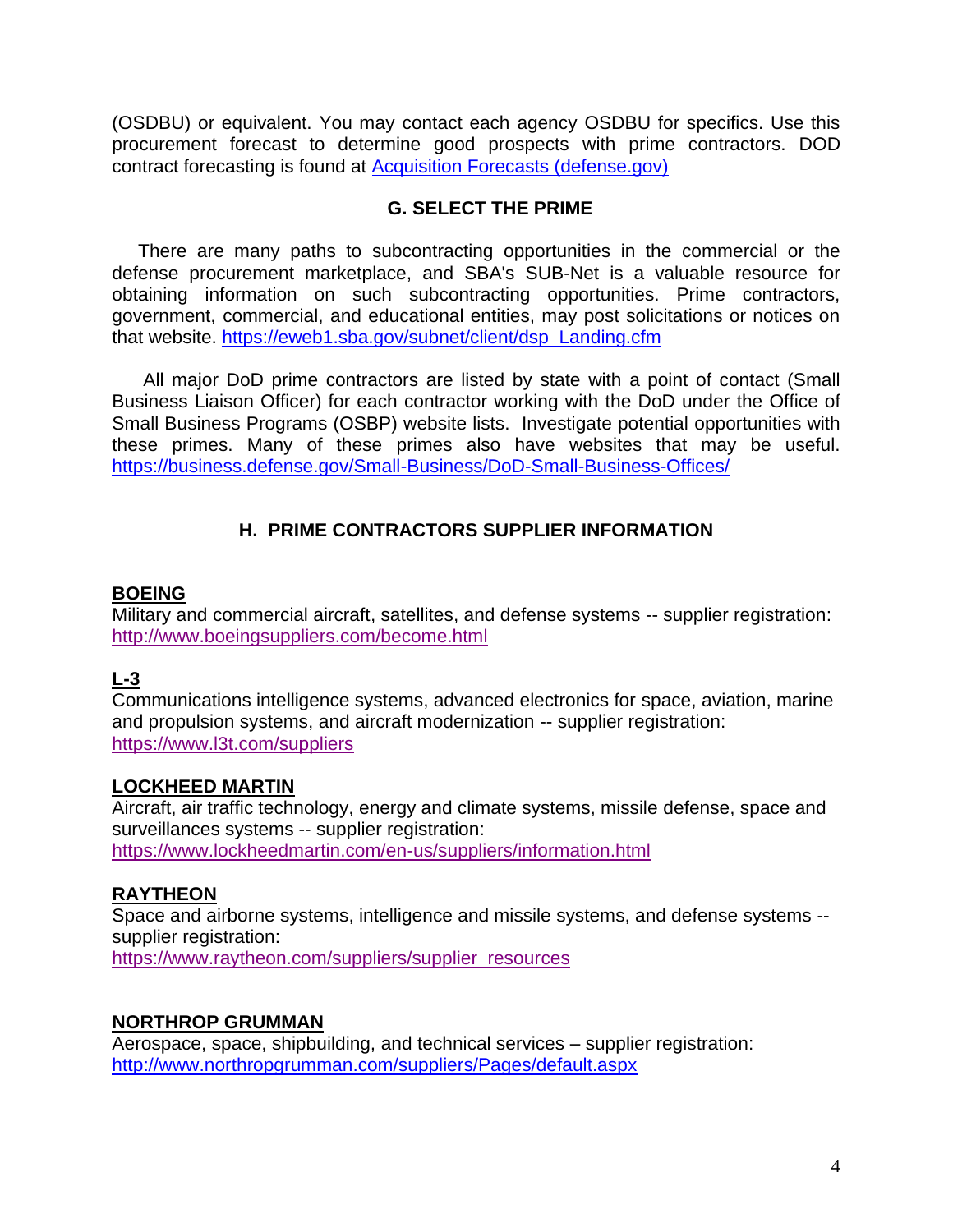## **List of Top 50 Federal Contractors in 2020**

| PRIME CONTRACTOR                        | \$ millions | % of total |
|-----------------------------------------|-------------|------------|
| Lockheed Martin Corp                    | \$74,913    | 17.77%     |
| Raytheon Technologies Corp              | \$26,489    | 6.28%      |
| <b>General Dynamics Corp</b>            | \$21,880    | 5.19%      |
| The Boeing Company                      | \$21,708    | 5.15%      |
| Northrop Grumman Corp                   | \$12,068    | 2.86%      |
| Huntington Ingalls Industries Inc       | \$7,710     | 1.83%      |
| Humana Inc                              | \$6,922     | 1.64%      |
| <b>BAE</b> Systems plc                  | \$6,499     | 1.54%      |
| L3Harris Technologies Inc               | \$6,272     | 1.49%      |
| <b>General Electric Company</b>         | \$4,378     | 1.04%      |
| Health Net Federal Services LLC         | \$3,109     | 0.74%      |
| <b>Atlantic Diving Supply Inc</b>       | \$3,091     | 0.73%      |
| Leidos Holdings Inc                     | \$3,043     | 0.72%      |
| McKesson Corp                           | \$2,848     | 0.68%      |
| Oshkosh Corp                            | \$2,498     | 0.59%      |
| Science Applications International Corp | \$2,383     | 0.57%      |
| Booz Allen Hamilton Holding Corp        | \$2,287     | 0.54%      |
| Fisher Sand & Gravel Company            | \$2,257     | 0.54%      |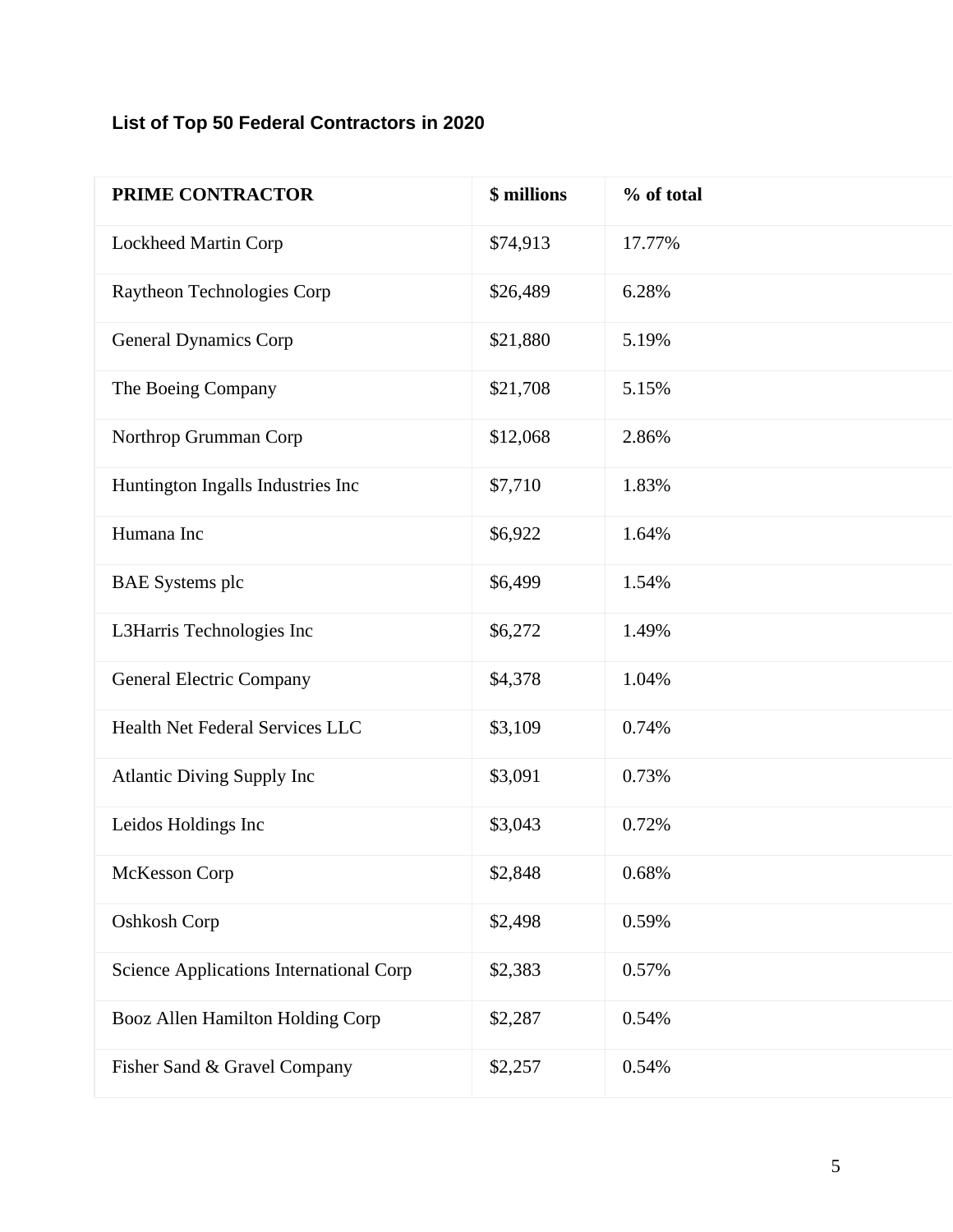| Amerisourcebergen Corp                | \$2,143 | 0.51% |
|---------------------------------------|---------|-------|
| Bell-Boeing Joint Project Office      | \$1,944 | 0.46% |
| Leonardo SpA                          | \$1,707 | 0.41% |
| Bechtel Group Inc                     | \$1,691 | 0.40% |
| Textron Inc                           | \$1,690 | 0.40% |
| <b>AECOM</b>                          | \$1,685 | 0.40% |
| Fluor Marine Propulsion LLC           | \$1,674 | 0.40% |
| General Atomic Technologies Corp      | \$1,532 | 0.36% |
| Sierra Nevada Corp                    | \$1,451 | 0.34% |
| <b>KBR</b> Inc                        | \$1,356 | 0.32% |
| Federal Resources Supply Company      | \$1,339 | 0.32% |
| Vectrus Systems Corp                  | \$1,316 | 0.31% |
| Perspecta Inc                         | \$1,284 | 0.30% |
| <b>BFBC LLC</b>                       | \$1,253 | 0.30% |
| Modernatx Inc                         | \$1,225 | 0.29% |
| Johns Hopkins University              | \$1,184 | 0.28% |
| <b>CACI</b> International Inc         | \$1,169 | 0.28% |
| Rolls-Royce Corp                      | \$1,126 | 0.27% |
| Southwest Valley Constructors Co      | \$1,112 | 0.26% |
| Massachusetts Institute of Technology | \$1,097 | 0.26% |